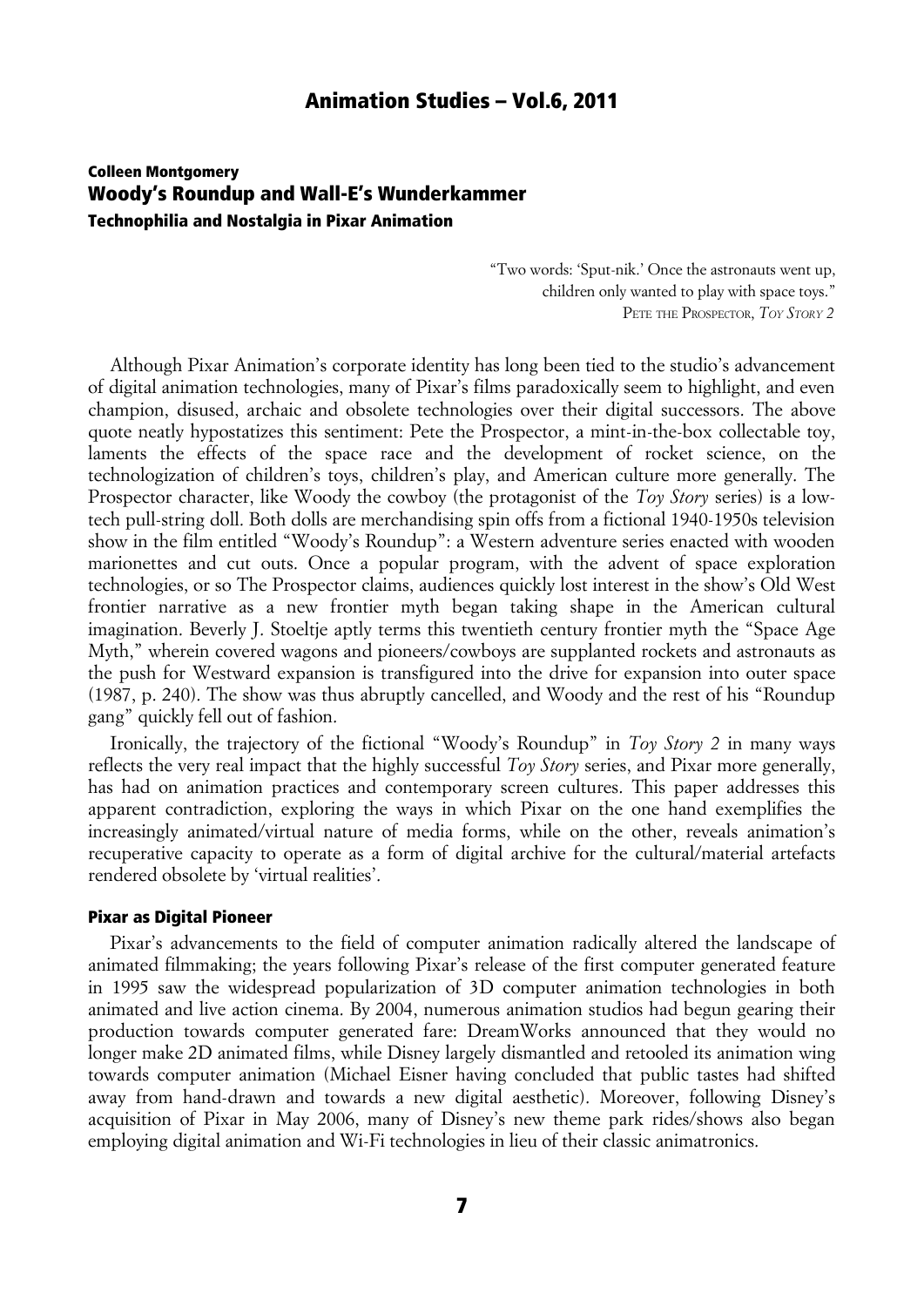Thus, just as the arrival of "space toys" rendered Woody's Roundup Gang obsolete, the Pixarpioneered technologies of computer animation have arguably displaced hand-drawn traditions in mainstream American animation. Disney's recent return to 2D, with their first hand-drawn animated feature in five years, *The Princess and the Frog*, and their commitment to produce two new hand-drawn features in the coming years, perhaps signals a change in this trend, though it is worthwhile to note that the computer animated films: *Up*; *A Christmas Carol*; *Cloudy with a Chance of Meatballs*; *Monsters vs. Aliens*; and *Ice Age: The Dawn of the Dinosaurs* which were also released in 2009, all fared better at the box office than *The Princess and the Frog*. 1

The latter film was no doubt beleaguered with other problems – not the least of which being its highly contentious constructions of blackness and deployment of racial and gender stereotypes – which had a decisive impact on its reception.<sup>2</sup> Nonetheless, the sheer volume of and popular interest in computer animated features in 2009, as compared to their traditionally animated counterparts, speaks to a marked shift in animated production/reception patterns. In short, if, as Thomas Lamarre and other media theorists have proposed, animation has, in the 21<sup>st</sup> century, become "the dominant logic of the moving image" (2009, p. 36) Pixar has played a central role in redefining and repositioning animation within contemporary filmmaking and viewing practices.

Indeed, Pixar has long been associated with the technological advancement and optimization of digital animation. The studio's early exploits in digital effects as the Graphics Group at Lucasfilm (prior to its incorporation as Pixar Inc. in 1986) for *The Young Sherlock Holmes* and *Star Trek II: The Wrath of Khan*, its digitization of Disney's ink and paint system using the PIC (Pixar Image Computer), as well as its continued development of its proprietary RenderMan software, exemplify its foundational work in the field of computer graphics. In fact, this notion of Pixar as pioneer and innovator of rendering technologies is a central component of Pixar's selfpromotional rhetoric, or what John Thornton Caldwell calls Pixar's "self-theorizing" discourse; a process whereby, as he describes, "sci-tech morphs into artistic vision" (2008, p.22). Pixar's official website is replete with such informational bytes attesting to the studio's technological 'pedigree' and aesthetic digi-complexity, enumerating for example, the lines of code required to render a given object or frame, the complex processes involved in creating various 'shaders' or textures, the number of rendering hours required to create a certain shot, as well as the studio's ongoing advancement of digital 3D.

Yet, inasmuch as Pixar has played a key role in the popularization and proliferation of digital animation across a range of media – from film, to video games, and even amusement park rides – many of its films problematize the rapid development and implementation of new digital technologies. In spite of the emphasis that the studio itself places on its technological virtuosity and professional reputation as software manufacturer, films such as the *Toy Story* series, *Wall-E*, *Monsters Inc.*, and *Cars*, in particular, construct a pointed critique of the digital retooling of individual labour as well as the convergence of technology and the human body. Moreover, these films evince a pronounced nostalgia for obsolete or outmoded technologies.

<sup>1</sup> Each film outmatched Disney's 2D feature in terms of both domestic and international box office gross, with the exception of *Cloudy with a Chance of Meatballs*, which *The Princess and the Frog* surpassed in foreign box office returns. Box office figures are taken from Box Office Mojo's "Animation 1980-present" statistics.

<sup>&</sup>lt;sup>2</sup> Neal A. Lester's Disney's *The Princess and the Frog*: The Pride, the Pressure, and the Politics of Being a First" provides a critical overview of the debates surrounding the film's racial politics.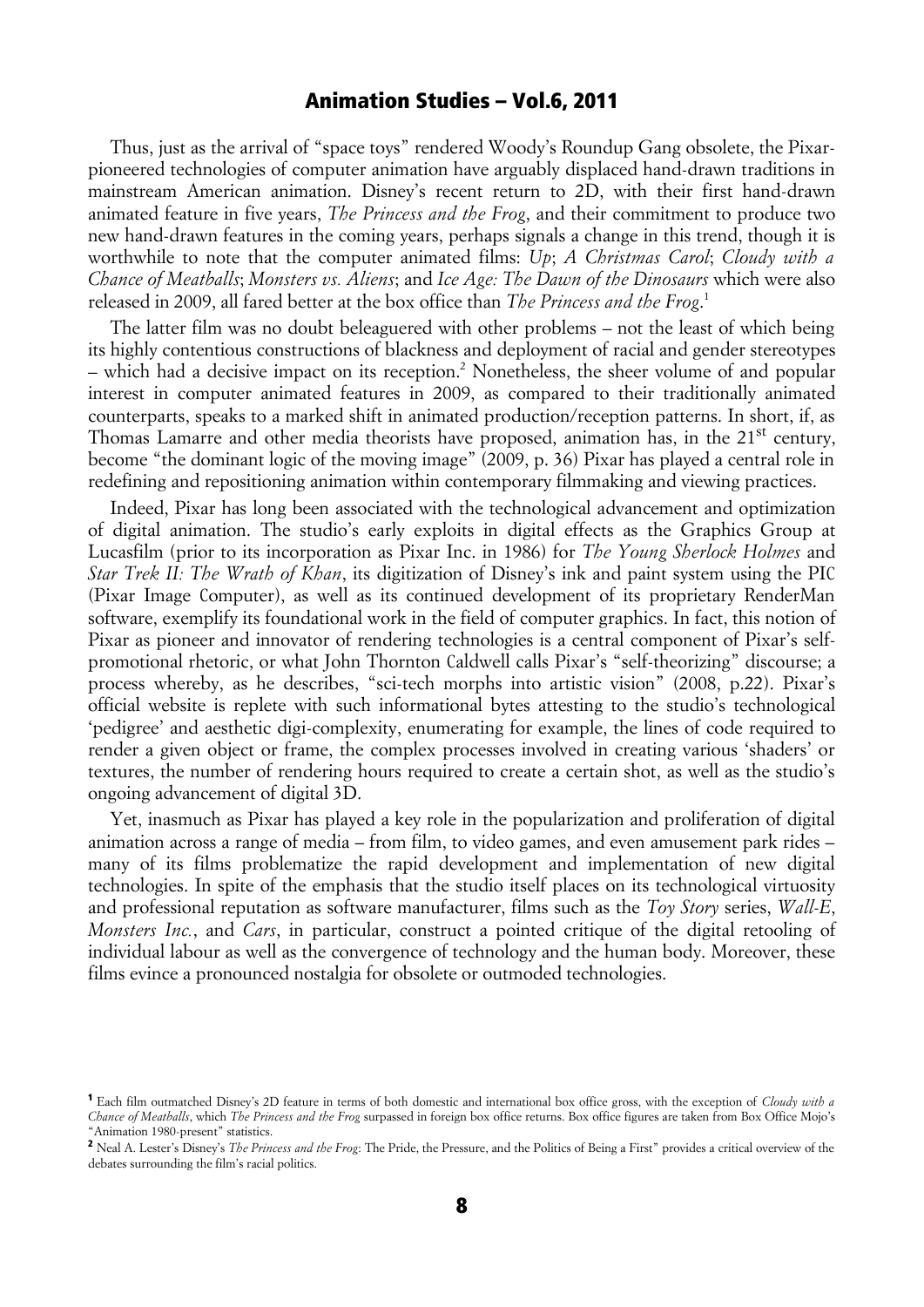### Woody's Roundup: Rendering the Anachronistic

As an origin story within the diegetic world of the *Toy Story* series, "Woody's Roundup" is an ideal locus for exploring Pixar's critique of technologically mediated culture, and its fetishization of the low-tech, of archaic objects and media forms. Woody's introduction to his "Roundup Gang" and edification as to his personal and socio-cultural provenance is largely facilitated by his interactions with episodes of the Roundup program and ancillary merchandise spun off from Woody's eponymous series. This process of self-discovery is illustrated at length in a scene nearing the film's midway point in which Woody, along with the other members of his 'gang,' collectively view the final "Woody's Roundup" episode – a cliff-hanger never to be resolved due to the show's precipitous cancellation.

More than a simple 'screen within a screen' narrative device, the "Woody's Roundup" scene – with its kitschy, crudely fashioned set pieces and puppets – puts into sharp relief a stark juxtaposition in the film: the sequence employs state of the art digital rendering technologies (at least for the time of the film's production) to create purposefully flimsy looking 2D wooden cut out animals and sets, to model rickety puppets with limited range of motion and facial expressions, and to achieve an overall grainy, washed-out aesthetic on an analogue television screen. The "Woody's Roundup" sequence can thus be read as a tongue in cheek homage to outmoded media forms – black and white analogue television, children's marionette television series of the 1950s (such as *Howdy Doody* and *Andy Pandy*), and arguably the marionette itself, now increasingly replaced in film and television with digital puppetry. The sequence romanticizes low-tech, anachronistic media, yet simultaneously exploits and exhibits the aesthetic/representational versatility of digital rendering software.

The scene immediately following the group screening makes this nostalgic thrust and reverence for the archaic all the more pronounced. Having been stolen by a sinister toy collector, Al, Woody becomes the unwitting centerpiece of a prodigious assemblage of Woody's Roundup toys and memorabilia. Though initially determined to return to his owner, Andy, after uncovering his televisual history, Woody begins to take up a highly romanticized view of the Roundup show and the remnants of its multimedia incarnations. Thus, following the group screening, Woody, along with the viewer, explores the vast collection of toys and other mass-produced merchandise derived from the show that Al has unearthed and restored. Like Woody himself, these items – a mechanical piggy bank, a wooden yo-yo, a ball-toss game and a record player – have now become highly collectible items. These mostly low-tech toys and gadgets that have fallen into desuetude, material relics of a bygone era in American culture, are here recuperated and restored to their original glossy colour and working order and showcased as prized pieces of Americana.

On a wider scale, old fashioned and out of production toys feature prominently throughout the *Toy Story* series – toys such as the Etch-A-Sketch, the Slinky Dog (which, in fact had been discontinued prior to *Toy Story*'s release, but was resurrected for the film and put back into production as a result of the its box-office success), the iconic Fisher Price Chatter Phone, and a whole host of discarded second hand toys in *Toy Story 3*. Indeed, much like *Toy Story 2,* the final film in the trilogy is deeply steeped in nostalgia both for a bygone era (in this case that of Andy's childhood) and for the disused and démodé, embodied here in the toys that the child has now outgrown. Even Andy's younger sister, Molly, who is ostensibly still within the target demographic for the toys, has no interest in them. Molly, perpetually wired to her mp3 player, instead expresses an interest in having Andy's old computer and video games. Therefore, just as the Prospector indicts "space toys," for their role in transforming and technologizing children's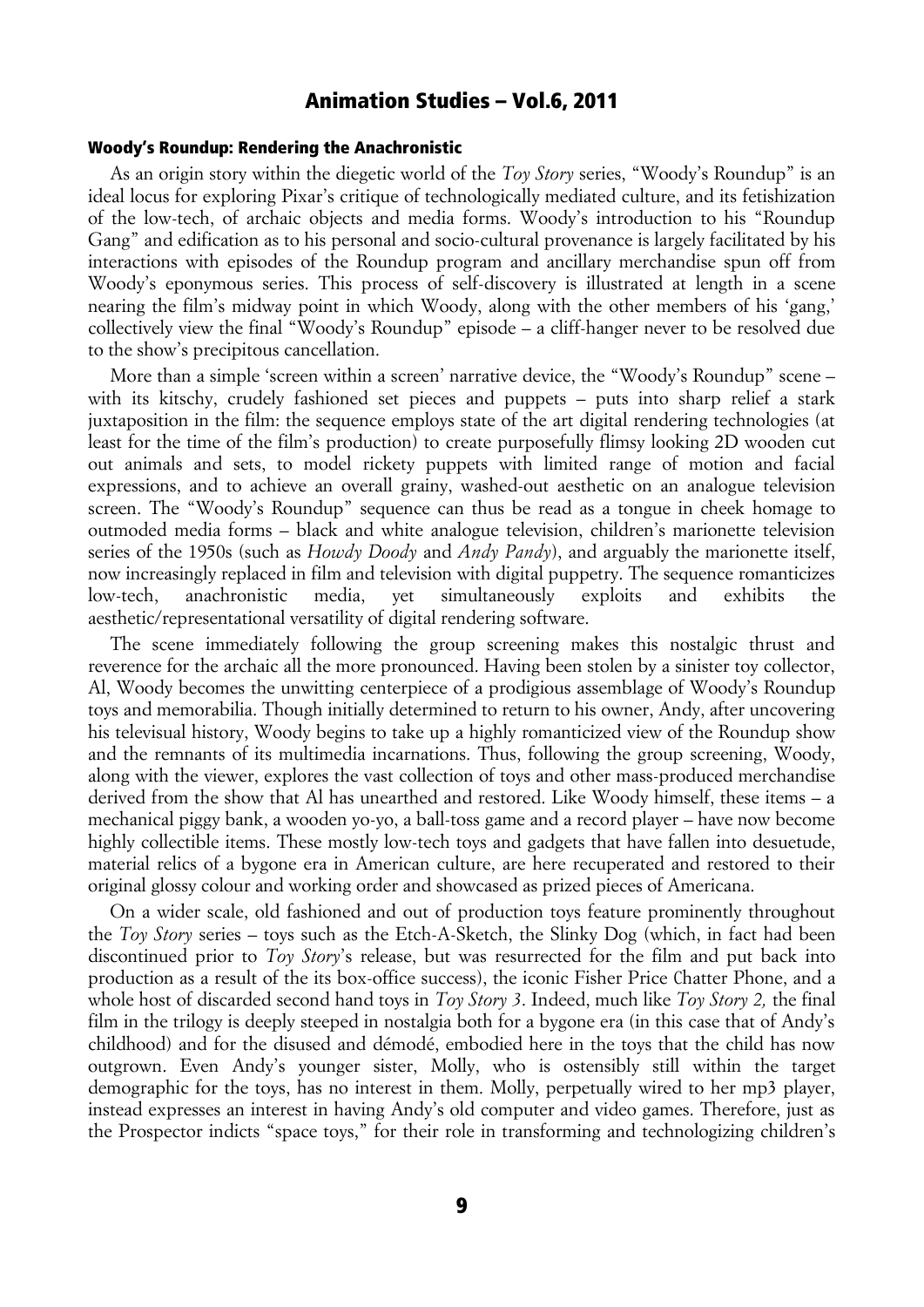play, on a broader level, the *Toy Story* series implicitly critiques the emergence of the digital cultures of video games, iPods, music downloading, etc., and actively problematizes the impact of such processes of digitization on American cultural production/consumption.

### Wall-E's Wunderkammer and the Horrors of Cybertechnology

*Wall-E* (2008) is similarly preoccupied with the ramifications of the virtualization of media and culture; however, it paints a much bleaker portrait. *Wall-E* conveys a dystopic vision of a post-Earth human society in which hyper-media saturation and cyberntechnic immersion have desensitized and radically dehumanized the individual. Constantly plugged in and logged on to computer screens and video chat programs, all facets of social interactions mediated by a digital interface, humans have essentially become cybernetic beings.<sup>3</sup> This techno-media assimilation of the individual amounts to a digital annexation of the human body, dispossessing the subject of individual agency and disintegrating the fabric of community and social bonds. Unable to move independently due to their sedentary lifestyle and loss of bone density in space, humans are shuttled around in "hover chairs," waited on 24 hours a day by automated attendants, clothed in digitally rendered attire, educated by robots and virtual projections, and even soothed in infancy by holographic mobiles, all while remaining indefinitely confined to a spacecraft shepherded by a sinister HAL-like digital "auto-pilot."

The boundaries between the biological and the digital are thus blurred as the body is overwhelmed by digital appendices and assimilated into the ship's vast virtual network. It is only by means of a radical disconnect – ejecting from the hover chair, powering down the personal video projector, abandoning the techno-automated spaceship – which comes at the film's end, that the individual is able to recuperate his/her autonomy and reconstitute a socially meaningful civic life. Technology's destructive dimensions are also made manifest in the character of EVE (the Extraterrestrial Vegetation Evaluator), a highly advanced robot from the 29<sup>th</sup> century (the film's present day), and Wall-E's love interest. EVE is introduced in a chaotic flurry of fire as the spaceship transporting her touches down on earth scorching everything in its path. Her first meeting with Wall-E shortly thereafter is equally punctuated with explosive violence, as EVE holds Wall-E at gunpoint and shoots at him repeatedly. This menacing hostility sits rather at odds with EVE's alluringly polished, streamlined, even graceful appearance; her sleek iPod-like body doubles as a powerful weapon, which even she seems incapable of fully controlling, often inadvertently wreaking havoc on her surroundings.4 EVE is then read as an allegory for the deceptive appeal of digital technologies, which belies an assaultive capacity and volatility.

*Wall-E*'s critique of this technological cocooning and digital sequestration of the body, as well as of the interrelation of digital technology and weaponry, gesture here towards a deeper scepticism and problematization of technology's utopian promise, which is further articulated in the film's dystopic depiction of Earth. Ironically, Pixar, a company with a vested interest in and corporate ties to Silicon Valley, creates in *Wall-E* a form of Silicon Wasteland filled with skyscrapers of refuse and scattered forms of digital debris – such as the fading digital projection screens which, diegetically, serve to explain humanity's mass exodus into space. Earth is

<sup>&</sup>lt;sup>3</sup> This breakdown of the boundaries between the organism and the machine, between the organic and the inorganic recalls both Haraway's theorization of the cyborg and Hayles' 'posthuman' subject wherein the body is so "seamlessly articulated with intelligent machines" that the "demarcations between bodily existence and computer simulation" are dissolved (1999, p. 3). Yet, unlike Haraway and Hayles, the film does not see the cyborg as a potentially progressive and "fruitful coupling" (1999, p. 150) or a vehicle for political work, but as a nightmarish "final appropriation" (1999, p. 154) of the human body by the cybernetic.

<sup>&</sup>lt;sup>4</sup> Indeed, director Andrew Stanton stated in an interview with *Fortune* magazine that he collaborated with Jonathan Ive – the head of Apple's industrial design team responsible for such products as the iPod, the iPhone and the MacBook – in designing EVE.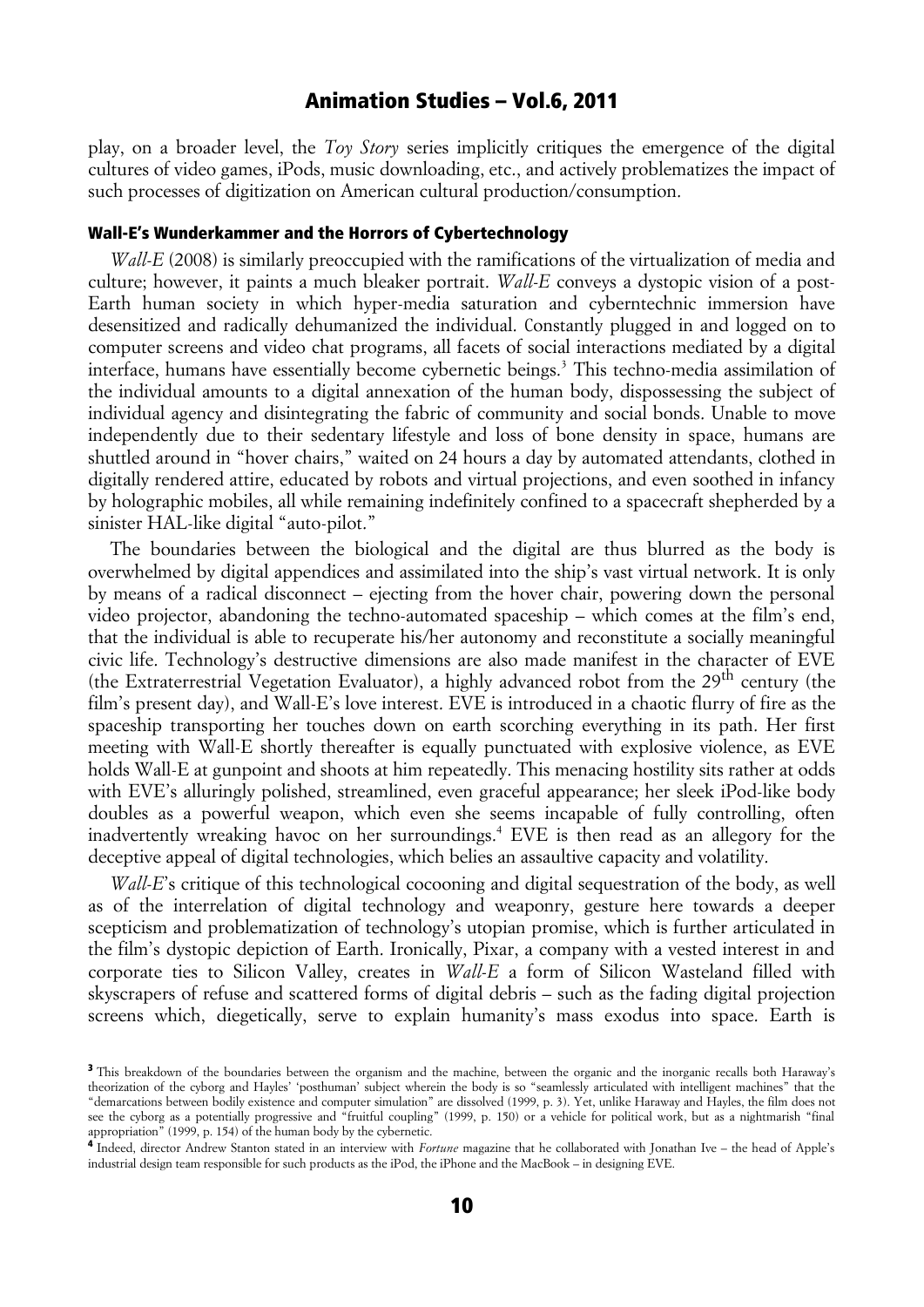envisioned as a massive landfill almost entirely devoid of organic life, encircled – as the film's shot reveals – in vast, dense ring of defunct artificial satellites. Hyper-technologization and the proliferation of digital devices, are thus envisioned as a threat not only to the body and fabric of the social, but to very existence of life on Earth.

However, from among this seemingly infinite body of wreckage and heaping rubbish towers, the film highlights a number of salvaged objects – once again focussing on outdated or defunct media and technology. In the first place, *Wall-E* himself can be interpreted as a form of obsolete machine, a fact made clear in his juxtaposition with the much more technologically sophisticated EVE. And indeed, as the only other Wall-E units we encounter in the film are completely nonfunctioning, Wall-E seems to be not only a centuries old relic, but the last surviving model of his kind. The beaten up robot is, moreover, an avid collector of disused devices like himself and, as we discover, has built a treasury of discarded objects – the most prized among them being a Betamax tape of *Hello Dolly*, a 1969 film which is itself a period piece that fondly looks back to the 1890s. As with *Toy Story 2* and the restored "Woody's Roundup" memorabilia, in the face of the transformation of material culture into digital culture and the rise of digital media, *Wall-E*  catalogues and, quite literally, *reanimates* outmoded material/cultural objects in a type of archive: a cabinet of curiosities in an abandoned truck counting everything from CDs to an animatronic singing bass, a mechanical egg beater, a longcase pendulum clock, and hundreds of other items. *Wall-E* thus creates a virtual repository in which abandoned, anachronistic cultural artefacts are resurrected and preserved in a form of digital archive.

### Technology, Labour, and Community in *Monsters Inc.* and *Cars*

Though perhaps most pronounced in *Toy Story 2* and *Wall-E*, Pixar's proclivity for the archaic and its often cynical perspective on the rise of digital media and technologies crops up in a number of the studio's other works. Much like *Wall-E*, the 2001 *Monsters Inc.* also clearly articulates tensions surrounding technology, production and the body, particularly in regards to the technological re-tooling of labour and technology's infringement on the human body. The latter are made manifest in the film's "scream extractor": a machine equipped with a protruding, vacuum cleaner-like arm designed to literally suck screams right out of a child's mouth – children's screams being the main source of energy in the Monsters' world. Here technology, the machine, is incontrovertibly pernicious and assaultive enacting what is tantamount to vocal rape – forcefully wresting a scream from the child's body in violation of her will. Moreover, the scream extractor poses a threat to the monsters themselves, as the machine obviates the need for the monsters' scare-inducing labour, mechanizing the entire process of scream extraction. In sum, like *Wall-E*, *Monsters Inc.* troubles the rise of digital industries in relation to the consequent eradication of traditional industrial modes of labour and production.

Finally, Pixar's 2006 film, *Cars*, similarly exhibits both a wistful nostalgia for archaic technologies and adopts a highly sceptical view of technicized culture. The film is essentially an elegy to an outmoded channel of transportation: Route 66 (known colloquially as "The Mother Road" or "The Main Street of America") which was superseded by the Interstate Highway System, and officially removed from the US Highway system in 1985. *Cars* juxtaposes the fastpaced world of racecar driving – portrayed as Alan Kirby aptly notes in a "hyperrreal media haze" (2009, p. 16) moderated by a cacophony of ty commentators, camera crews and photographers – with the sleepy world of Radiator Springs, a once flourishing cultural and economic hub of Route 66 since bypassed by the Interstate and all but forgotten. *Cars*'s marked sentimentality for the heyday of Route 66 and its 'mom and pop' business-centred communities is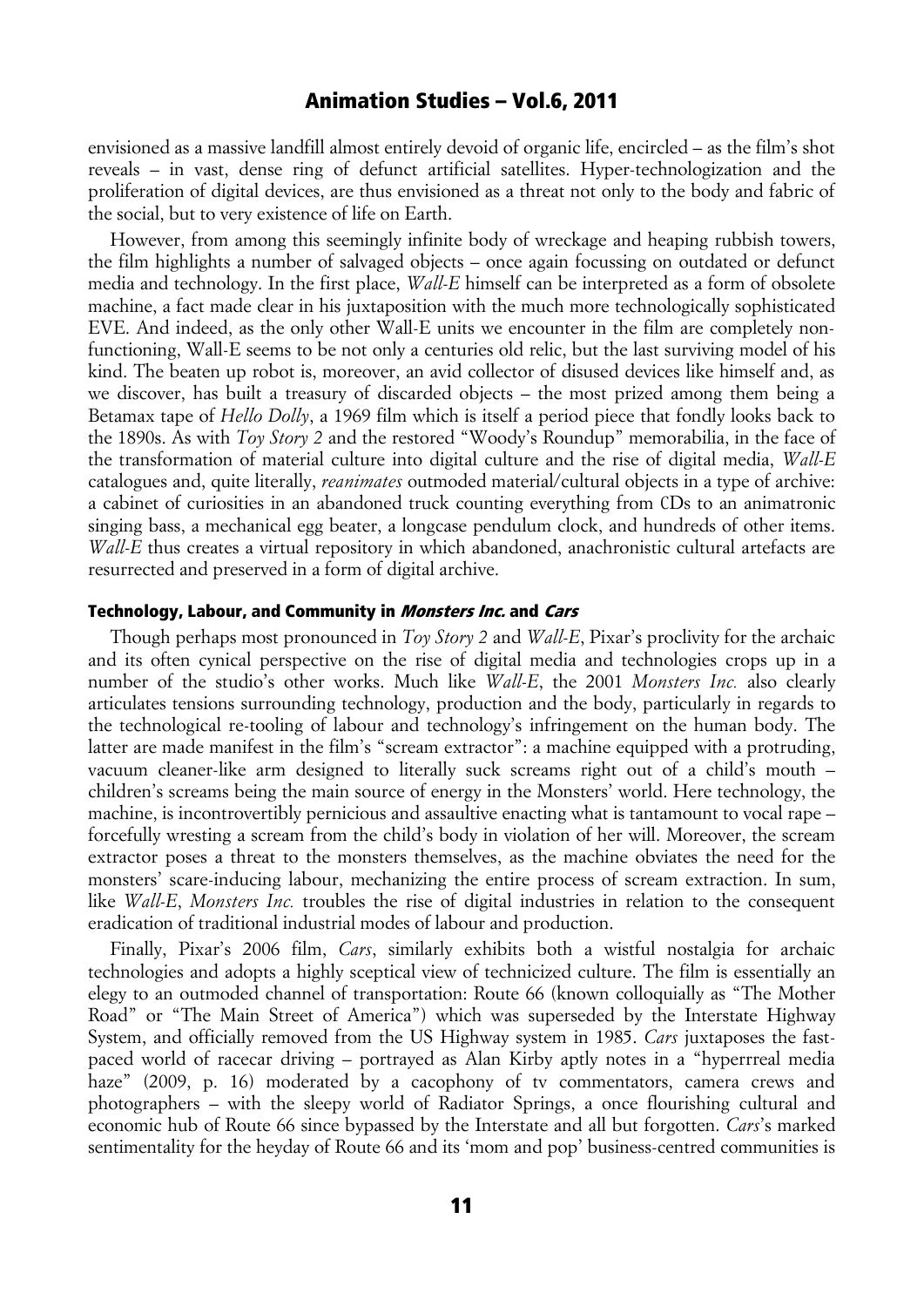epitomized in its numerous homages to several iconic Route 66 heritage sites from Cadillac Ranch to the Wigwam Motel and the UDrop Inn, and caricatures of Route 66-related personalities (including, most notably Michael Wallis, author of *Route 66: The Mother Road* – a cultural history of the highway – as the voice of Sheriff).

#### Marketing Nostalgia and Pixar as Digital Archive

How can this paradox running through many of Pixar's films be reconciled? How can Pixar's reverence for antiquated devices/technologies and wariness of digitization and, simultaneously be understood in relation to its emblematic role in the development of digital media, so intrinsic to its corporate identity? There are several main lines of inquiry that I would like to propose are worthy of further consideration in this regard. The first of these is Pixar's relationship with its parent company, Disney, which has long been in the business of marketing nostalgia. Advertisements for Disney's many worlds that promote a Disney theme park vacation as a return to childhood are perhaps most evocative of this nostalgic bent.

Disney's "Year of a Million Dreams" campaign, which restages iconic scenes from Disney features using popular actors and celebrities (including Beyoncé as Alice in Wonderland, Tina Fey as Tinkerbell, and David Beckham as Sleeping Beauty's prince) is a chief example of such marketing tactics. The 2007 campaign, photographed by Annie Leibovitz, specifically targeted an adult demographic, and appeared in such magazines as *Vogue*, *Vanity Fair*, *W*, *GQ*, and *The New Yorker*. Correspondingly, Pixar's romanticization of American cultural icons of the 1940s through 60s – i.e. Route 66, the main highway for American vacationers in the 1950s, popular 1950s-60s marionette television shows, and so on – can be interpreted as a marketing strategy to attract a broader audience beyond animation's (and especially Disney-produced animation's) traditional child/family demographic.

In a similar vein, it is also worthwhile to consider how Pixar's animators/directors' – predominantly men in their 40s and 50s – own nostalgia for the gadgets and toys they played with growing up, how their techno-geek love of mint in the box collectibles like the Prospector is inscribed in Pixar's films.<sup>5</sup> Third, Pixar's championing of the analogue, the obsolete, and the low tech, arguably functions to allay anxieties surrounding the very processes of digitization which Pixar has helped usher in. The veneer of sentimentality and rosy nostalgia for rudimentary technologies (a clunky broken down robot, simple wooden toys, etc.) perhaps serves to mitigate and soften the terrifying complexity of the technology and the inscrutable amount of bytes, data and circuitry required to render Pixar's animated worlds.<sup>6</sup> Thus, in exploring the capacities of digital media to operate as an archive for those elements of material cultural rendered obsolete by new technologies, Pixar facilitates identification and association with the digital, which is envisioned here as more than mere bytes of data, but as a potential database, for preserving and recording the material in an increasingly digitized world.  $\bullet$ 

**Colleen Montgomery** is a Ph.D. student in the Media Studies program at the University of Texas at Austin. This paper was presented at *Animation Evolution*, the 22nd Annual Society for Animation Studies Conference, Edinburgh July 2010.

<sup>5</sup> Such a line of questioning also brings to light the issue of the gendering of children's play in films such as *Toy Story* and *Monsters Inc.;* however, this matter lies beyond the paper's purview.

<sup>6</sup> There is a class element here as well – plastic toys are mass-produced and fairly affordable, but sustainable materials demarcate a certain kind of notstalgia inherent to upper-class parenting that is often coupled with the "green" movement. This can also be a footnote akin to the one about gendered play.